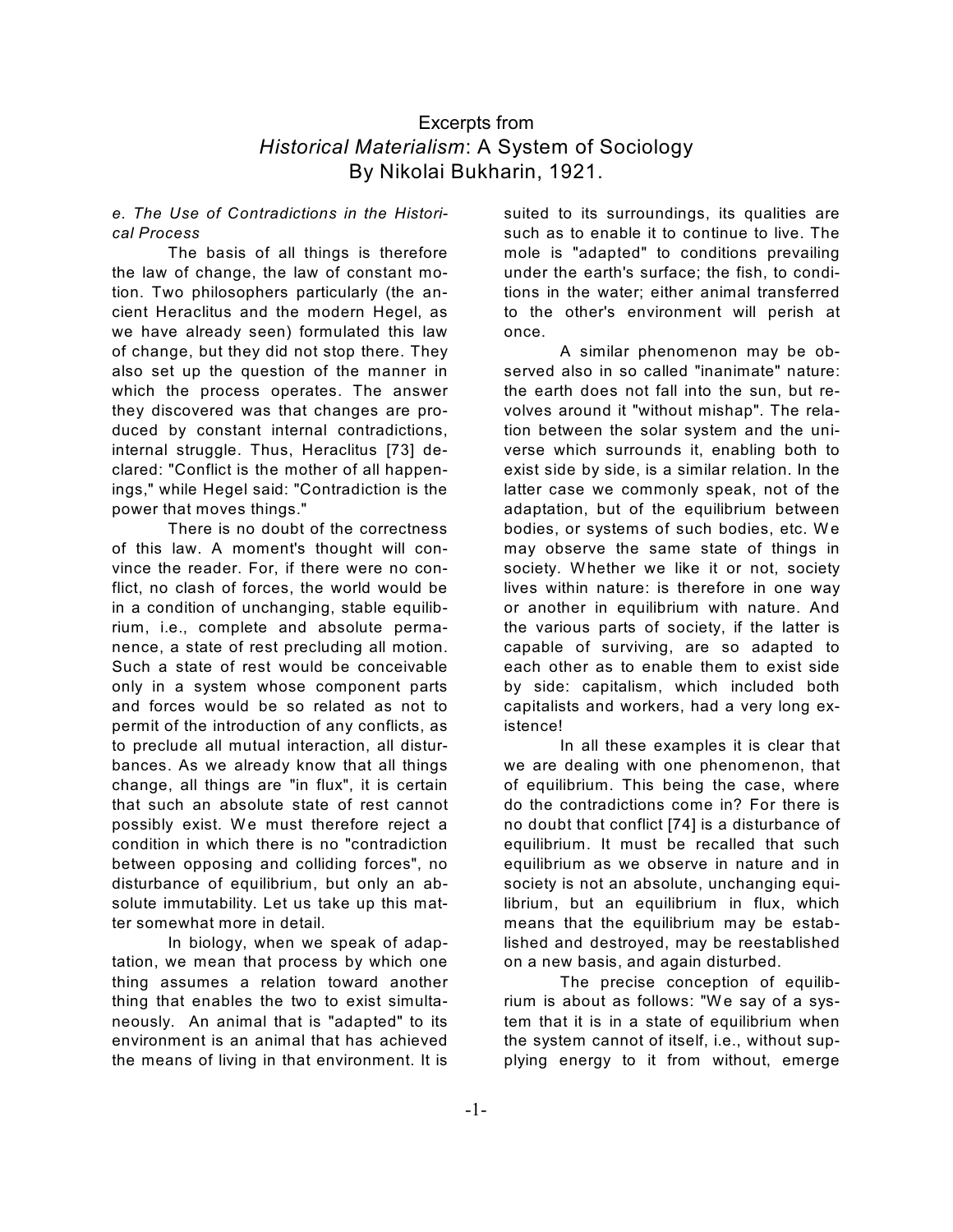from this state." If—let us say—forces are at work on a body, neutralizing each other, that body is in a state of equilibrium; an increase or decrease in one of these forces will disturb the equilibrium.

If the disturbance of equilibrium is of short duration and the body returns to its former position, the equilibrium is termed stable; if this does not ensue, the equilibrium is unstable. In the natural sciences we have mechanical equilibrium, chemical equilibrium, biological equilibrium. (Cf. H. von Halban: *Chemisches Gleichgewickt*, in Handworterbuch der Naturwissenschaften, vol. ii, Jena, 1912, pp. 470-519, from which we take the above quotation.)

In other words, the world consists of forces, acting in many ways, opposing each other. These forces are balanced for a moment in exceptional cases only. We then have a state of "rest", i.e., their actual "conflict" is concealed. But if we change only one of these forces, immediately the "internal contradictions" will be revealed, equilibrium will be disturbed, and if a new equilibrium is again established, it will be on a new basis, i.e., with a new combination of forces, etc. It follows that the "conflict", the "contradiction", i.e., the antagonism of forces acting in different<sup>1</sup> directions, determines the motion of the system.

On the other hand, we have here also the form of this process: in the first place, the condition of equilibrium; in the second place, a disturbance of this equilibrium; in the third place, the reestablishment of equilibrium on a new basis. And then the story begins all over again: the new equilibrium is the point of departure for a new disturbance, which in turn is followed by another state of equilibrium, etc., ad infinitum. Taken all together, we are dealing with a process of motion based on the development of internal contradictions.

Hegel observed this characteristic of motion and expressed it in the following

manner: he called the original condition of equilibrium the thesis, the disturbance of equilibrium the antithesis, the reestablishment of equilibrium on a new basis the synthesis (the unifying proposition reconciling the contradictions). [75]

The characteristic of motion present in all things, expressing itself in this tripartite formula (or triad) he called dialectic.

The word "dialectics" among the ancient Greeks meant the art of eloquence, of disputation. The course of a discussion is as follows: one man says one thing, another the opposite ("negates" what the first man said); finally, "truth is born from the struggle", and includes a part of the first man's statement and a part of the second man's (synthesis). Similarly, in the process of thought. Since Hegel, being an idealist, regards everything as a self-evolution of the spirit, he of course did not have any disturbances of equilibrium in mind, and the properties of thought as a spiritual and original thing were therefore, in his mind, properties also of being. Marx wrote in this connection: "My dialectic method is not only different from the Hegelian, but is its direct opposite. To Hegel, the life-process of the human brain, i.e., the process of thinking, which, under the name of 'the Idea', he even transforms into an independent subject, is the demiurgos of the real world, and the real world is only the external, phenomenal form of 'the Idea'. With me, on the contrary, the ideal is nothing else than the material world reflected by the human mind, and translated into forms of thought.... With him (Hegel) it (dialectics) is standing on its head. It must be turned right side up again, if you would discover the rational kernel within the mystical shell" (*Capital*, Chicago, 1915, vol. i, p. 25). For Marx, dialectics means evolution by means of contradictions, particularly, a law of "being", a law of the movement of matter, a law of motion in nature and society. It finds its expression in the process of thought. It is necessary to use the dialectic method, the dialectic mode of thought, be- $1$  Translation corrected.–editor. cause the dialectics of nature may thus be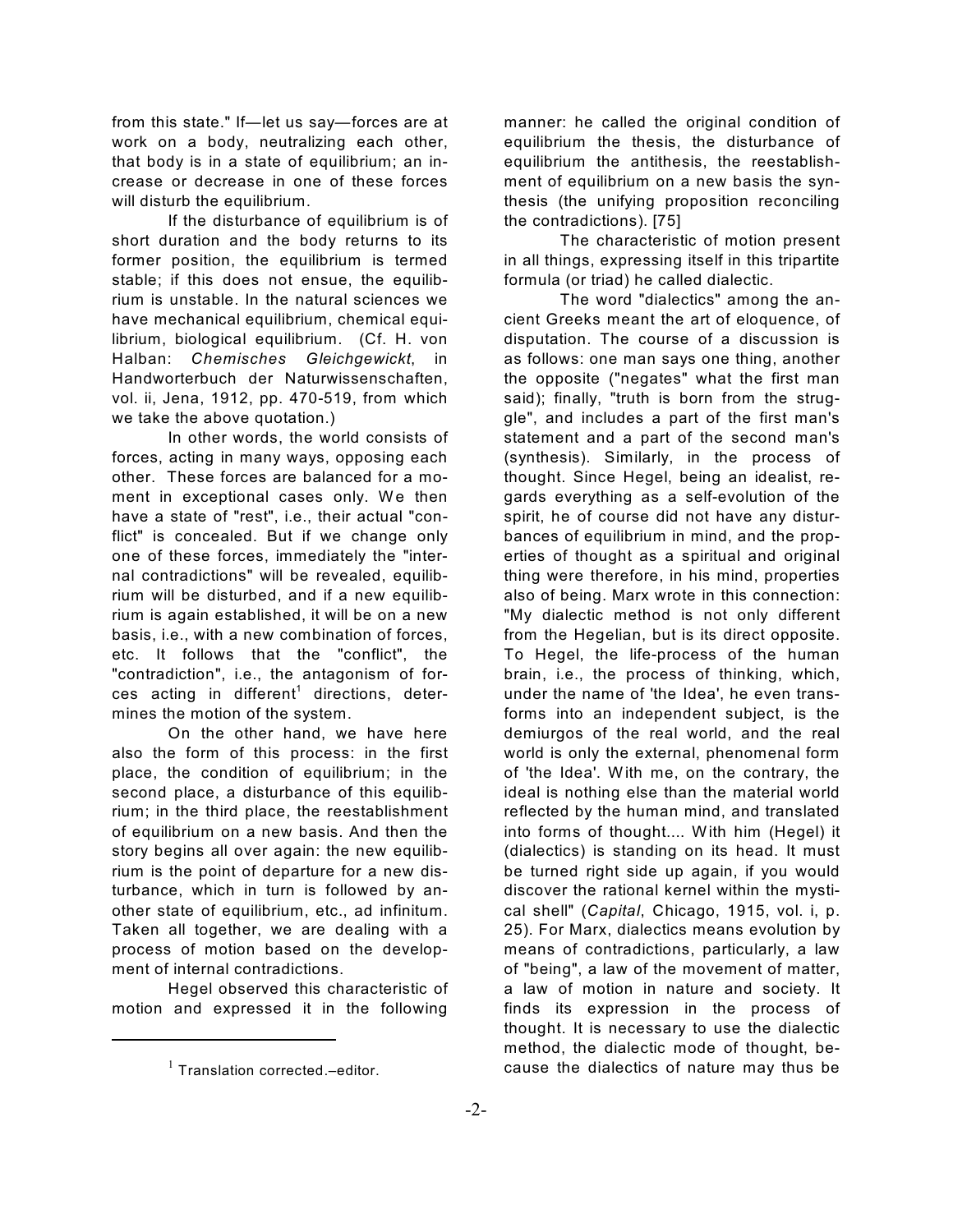grasped.

It is quite possible to transcribe, the "mystical" (as Marx put it) language of the Hegelian dialectics into the language of modern mechanics. Not so long ago, almost all Marxians objected to the mechanical terminology, owing to the persistence of the ancient conception of the atom as a detached isolated particle. But now that we have the Electron Theory, which represents atoms as complete solar systems, we have no reason to shun this mechanical terminology. The most advanced tendencies of scientific thought in all fields accept this point of view. Marx already gives hints of such a formulation (the doctrine of equilibrium between the various branches of production, the theory of labor value based thereon, etc.).

Any object, a stone, a living thing, a human society, etc., may be considered as a whole consisting of parts (elements) related with each other; in other words, this whole may be regarded as a system. And no such system exists in empty space; it is surrounded by other natural objects, which, with reference to it, may be called the environment. For the tree in the forest, the environment means all the other trees, the brook, the earth, the ferns, the grass, the bushes, together with all their properties. Man's environment is society, in the midst of which he lives; the environment of human society is external nature. There is a constant [76] relation between environment and system, and the latter, in turn, acts upon the environment. We must first of all investigate the fundamental question as to the nature of the relations between the environment and the system; how are they to be defined; what are their forms; what is their significance for their system. Three chief types of such relations may be distinguished.

1. *Stable equilibrium.* This is present when the mutual action of the environment and the system results in an unaltered condition, or in a disturbance of the first condition which is again re-established in the original state. For example, let us consider a certain type of animals living in the steppes. The environment remains unchanged. The quantity of food available for this type of beast neither increases nor decreases; the number of animals preying upon them also remains the same; all the diseases, all the microbes (for all must be included in the "environment"), continue to exist in the original proportions. What will be the result? Viewed as a whole, the number of our animals will remain the same; some of them will die or be destroyed by beasts of prey, others will be born, but the given type and the given conditions of the environment will remain the same as they were before. This means a condition of rest due to an unchanged relation between the system (the given type of animals) and the environment, which is equivalent to stable equilibrium. Stable equilibrium is not always a complete absence of motion; there may be motion, but the resulting disturbance is followed by a reestablishment of equilibrium on the former basis. The contradiction between the environment and the system is constantly being reproduced in the same quantitative relation.

We shall find the case the same in a society of the stagnant type (we shall go into this question more in detail later). If the relation between society and nature remains the same; i.e., if society extracts from nature, by the process of production, precisely as much energy as it consumes, the contradiction between society and nature will again be reproduced in the former shape; the society will mark time, and there results a state of stable equilibrium.

2. *Unstable equilibrium with positive* (favorable) *indication* (an expanding system). In actual fact, however, stable equilibrium does not exist. It constitutes merely an imaginary, sometimes termed the "ideal", case. As a matter of fact, the relation between environment and the system is never reproduced in precisely [77] the same proportions; the disturbance of equilibrium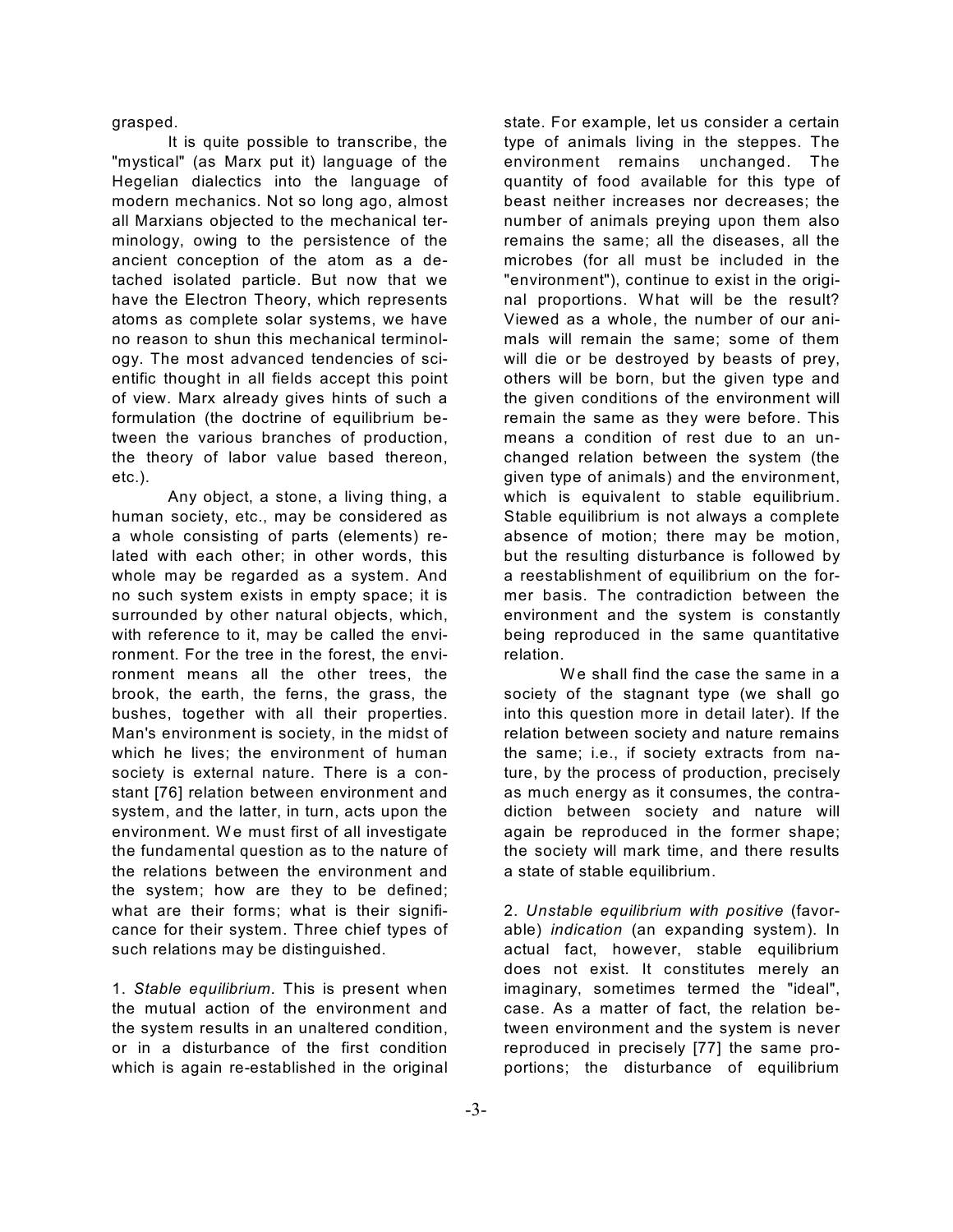never actually leads to its reestablishment on exactly the same basis as before, but a new equilibrium is created on a new basis. For example, in the case of the animals mentioned above, let us assume that the number of beasts of prey opposing them decreases for some reason, while the available food increases. There is no doubt that the number of our animals would then also increase; our "system" will then grow; a new equilibrium is established on a better basis; this means growth. In other words, the contradiction between the environment and the system has become quantitatively different.

If we consider human society, instead of these animals, and assume that the relation between it and nature is altered in such manner that society—by means of production—extracts more energy from nature than is consumed by society (either the soil becomes more fruitful, or new tools are devised, or both), this society will grow and not merely mark time. The new equilibrium will in each case be actually new. The contradiction between society and nature will in each case be reproduced on a new and "higher" basis, a basis on which society will increase and develop. This is a case of unstable equilibrium with positive indication.

3. *Unstable equilibrium with negative indication* (a declining system). Now let us consider the quite different case of a new equilibrium being established on a "lower" basis. Let us suppose, for example, that the quantity of food available to our beasts has decreased, or that the number of beasts of prey has for some reason increased. Our animals will die out. The equilibrium between the system and the environment will in each case be established on the basis of the extinction of a portion of this system. The contradiction will be reestablished on a new basis, with a negative indication. Or, in the case of society, let us assume that the relation between it and nature has been altered in such manner that society is obliged to consume more and more and obtain less and less (the soil is exhausted, technical

methods become poorer, etc.). New equilibrium will here be established in each case on a lowered basis, by reason of the destruction of a portion of society. We are now dealing with a declining society, a disappearing system, in other words, with motion having a negative indication.

Every conceivable case will fall under one of these three heads. At the basis of the motion, as we have seen, there is in fact the contradiction between the environment and the system, which is constantly being reestablished. [78] But the matter has another phase also. Thus far we have spoken only of the contradictions between the environment and the system, i.e., the external contradictions. But there are also internal contradictions, those that are within the system. Each system consists of its component parts (elements), united with each other in one way or another. Human society consists of people; the forests, of trees and bushes; the pile of stones, of the various stones; the herd of animals, of the individual animals, etc. Between them there are a number of contradictions, differences, imperfect adaptations, etc. In other words, here also there is no absolute equilibrium. If there can be, strictly speaking, no absolute equilibrium between the environment and the system, there can also be no such equilibrium between the elements of the system itself.

This may be seen best by the example of the most complicated system, namely, human society. Here we encounter an endless number of contradictions; we find the struggle between classes, which is the sharpest expression of "social contradictions", and we know that "the struggle between classes is the motive force of history". The contradictions between the classes, between groups, between ideals, between the quantity of labor performed by individuals and the quantity of goods distributed to them, the planlessness in production (the capitalist "anarchy" in production), all these constitute an endless chain of contradictions, all of which are within the system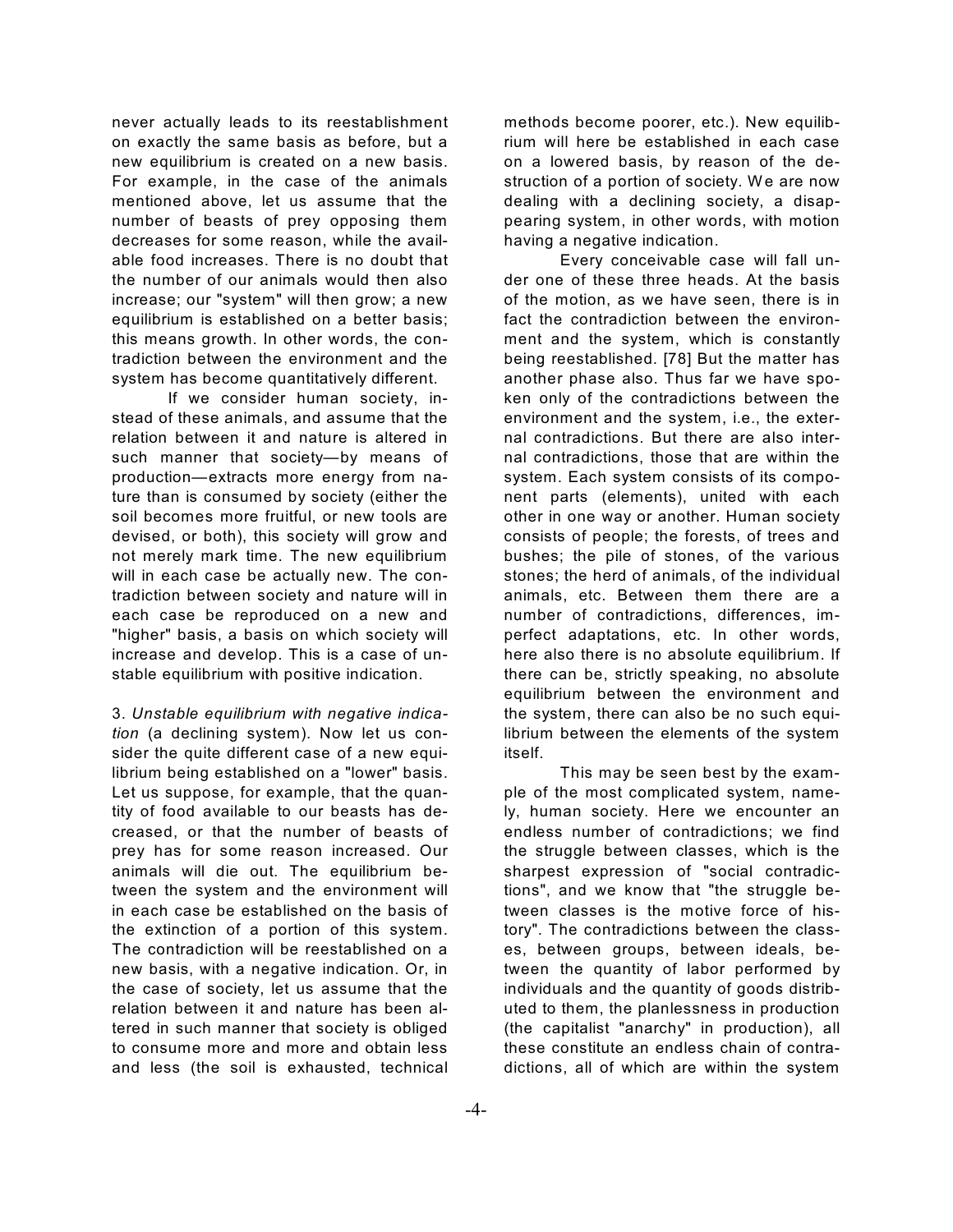and grow out of its contradictory structure ("structural contradictions"). But these contradictions do not of themselves destroy society. They *may* destroy it (if, for example, both opposing classes in a civil war destroy each other), but it is also possible they may at times not destroy it.

In the latter case, there will be an unstable equilibrium between the various elements of society. We shall later discuss the nature of this equilibrium; for the present we need not go into it. But we must not regard society stupidly, as do so many bourgeois scholars, who overlook its internal contradictions. On the contrary, a scientific consideration of society requires that we consider it from the point of view of the contradictions present within it. Historical "growth" is the development of contradictions.

We must again point out a fact with which we shall have to deal more than once in this book. We have said that these contradictions are of two kinds: between the environment and this system, and between the elements of the system and the system itself. Is [79] there any relation between these two phenomena? A moment's thought will show us that such a relation exists.

It is quite clear that the internal structure of the system (its internal equilibrium) must change together with the relation existing between the system and its environment. The latter relation is the decisive factor; for the entire situation of the system, the fundamental forms of its motion (decline, prosperity, or stagnation) are determined by this relation only.

Let us consider the question in the following form: we have seen above that the character of the equilibrium between society and nature determines the fundamental course of the motion of society. Under these circumstances, could the internal structure continue for long to develop in the opposite direction? Of course not. In the case of a growing society, it would not be possible for the internal structure of society to continue constantly to grow worse. If, in a condition

of growth, the structure of society should become poorer, i.e., its internal disorders grow worse, this would be equivalent to the appearance of a new contradiction: a contradiction between the external and the internal equilibrium, which would require the society, if it is to continue growing, to undertake a reconstruction, i.e., its internal structure must adapt itself to the character of the external equilibrium. Consequently, the internal (structural) equilibrium is a quantity which depends on the external equilibrium (is a "function" of this external equilibrium).

#### *f. The Theory of Cataclysmic Changes and the Theory of Revolutionary Transformations in the Social Sciences*

We have now to consider the final phase of the dialectic method, namely, the theory of sudden changes. No doubt it is a widespread notion that "nature makes no sudden jumps" (*natura non facit saltus*<sup>2</sup>). This wise saying is often applied in order to demonstrate "irrefutably" the impossibility of revolution, although revolutions have a habit of occurring in spite of the moderation of our friends the professors. Now, is nature really so moderate and considerate as they pretend?

In his *Science of Logic* (*Wissen*schaft der Logik<sup>3</sup>), Hegel says: "It is said that there are no sudden changes in nature, and the common view has it (*meint*) that when we speak of a growth or a destruction (*Entstehen oder Vergehen*), we always imagine a [80] gradual growth (*Hervorgehen*) or disappearance (*Verschwinden*). Yet we have seen cases in which the alteration of existence (des Seins) involves not only a transition from one proportion to another, but also a transition, by a sudden leap, into a quantitatively, and, on the other hand, also qualitatively different thing

434.

 $^{\rm 2}$  "Nature does not make jumps."—editor.

 $^3$  'Hegel *Werke*, 2d ed., vol. iii, p.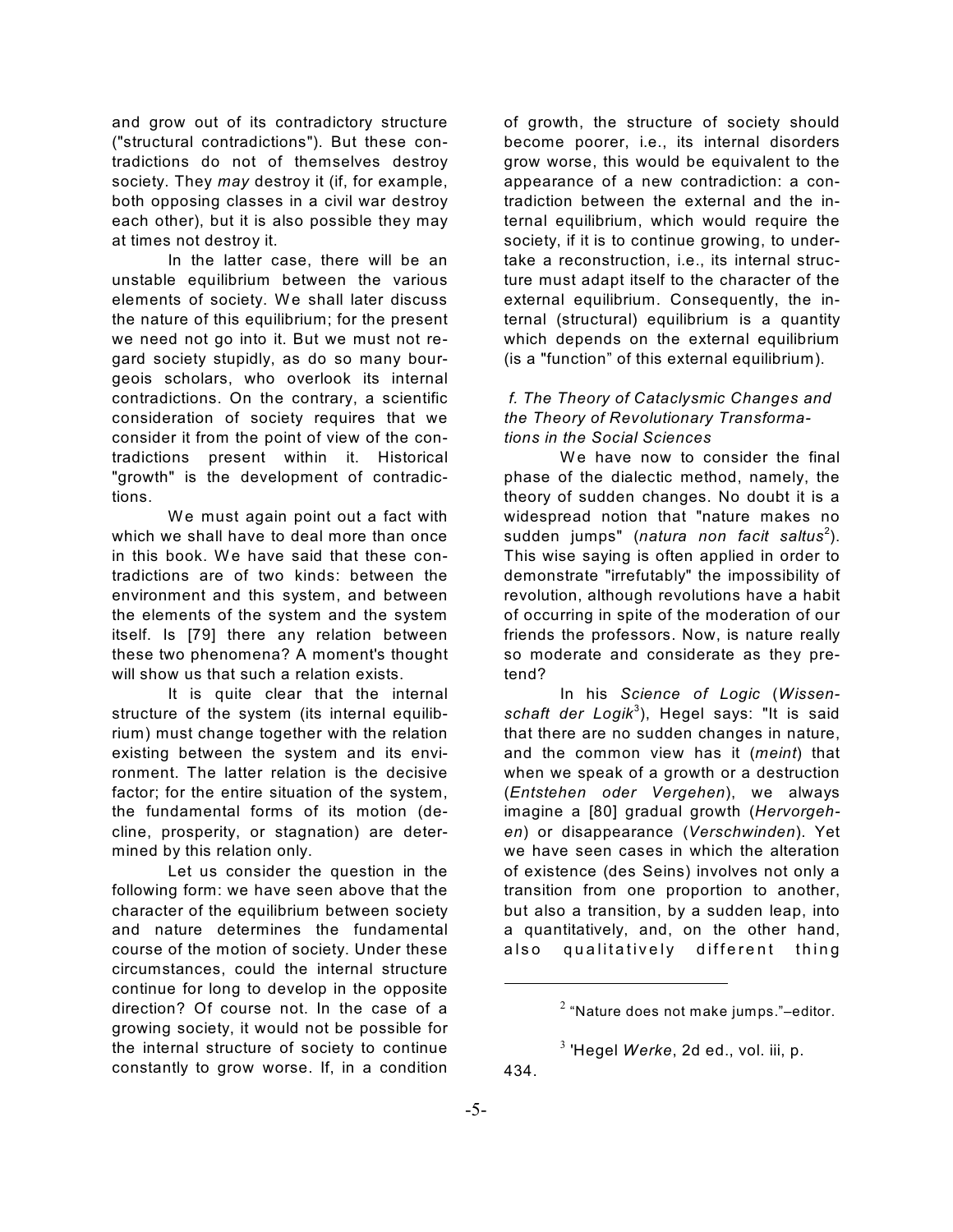(*Anderswerden*); an interruption of the gradual process *(ein Abbrechen des Allmählichen*), differing qualitatively from the preceding, the former, state" (the italics are mine.—N. B.).

Hegel speaks of a transition of quantity into quality; there is a very simple illustration of such a transition. If we should heat water, we should find that throughout the process of heating, before a temperature of 100° C. (212° F.) is reached, the water will not boil and turn into steam. Portions of the water will move faster and faster, but they will not bubble on the surface in the form of steam. The change thus far is merely quantitative; the water moves faster, the temperature rises, but the water remains water, having all the properties of water. Its quantity is changing gradually; its quality remains the same. But when we have heated it to 100° C., we have brought it to the "boilingpoint". At once it begins to boil, at once the particles that have been madly in motion burst apart and leap from the surface in the form of little explosions of steam. The water has ceased to be water; it becomes steam, a gas. The former quality is lost; we now have a new quality, with new properties. We have thus learned two important peculiarities in the process of change.

In the first place, having reached a certain stage in motion, the quantitative changes call forth qualitative changes (or, in more abbreviated form, "quantity becomes quality") ; in the second place, this transition from quantity to quality is accomplished in a sudden leap, which constitutes an interruption in the gradual continuous process. The water was not constantly changing, with gradual deliberateness, into a little steam at a time, with the quantity of steam constantly increasing. For a long time it did not boil at all. But having reached the "boiling-point", it began to boil. We must consider this a sudden change.

The transformation of quantity into quality is one of the fundamental laws in the motion of matter; it may be traced literally at every step both in nature and society. Hang

a weight at the end of a string, and gradually add slight additional weights, each weight being as small as you like; up to a certain limit, the string "will hold". But once this limit has been exceeded, it will suddenly [81] break. Force steam into a boiler; all will go well for a while; only the pressure indicator will show increases in the pressure of the steam against the walls of the boiler. But when the dial has exceeded a certain limit, the boiler will explode. The pressure of the steam exceeded—perhaps by a very little—the power of resistance offered by the walls of the boiler. Before this moment, the quantitative changes had not led to a "cataclysm", to a qualitative change, but at that "point" the boiler exploded.

Several men are unable to lift a stone. Another joins them; they are still unable to do it. A weak old woman joins them—and their united strength raises the stone. Here, but a slight additional force was needed, and as soon as this force was added the job was done. Let us take another example. Leo Tolstoi wrote a story called "Three Rolls and a Cookie". The point of the story is the following: a man, to appease his hunger, ate one roll after another, for each still left him hungry; in fact, after his third roll, he was still hungry; then he ate a little cookie, and his hunger was appeased. He then cursed his folly for not having eaten the cookie first: for then he would not have had to eat the rolls. Of course, we are aware of his mistake; we are dealing here with a qualitative change, the transition from the feeling of hunger to that of satiation, which transition was accomplished in one bound (after eating the cookie). But this qualitative difference ensued after the quantitative differences: the cookie would have been of no use without the rolls.

We thus find that it is foolish to deny the existence of sudden changes, and to admit only a deliberate gradual process. Sudden leaps are often found in nature, and the notion that nature permits of no such violent alterations is merely a reflection of the fear of such shifts in society, i.e., of the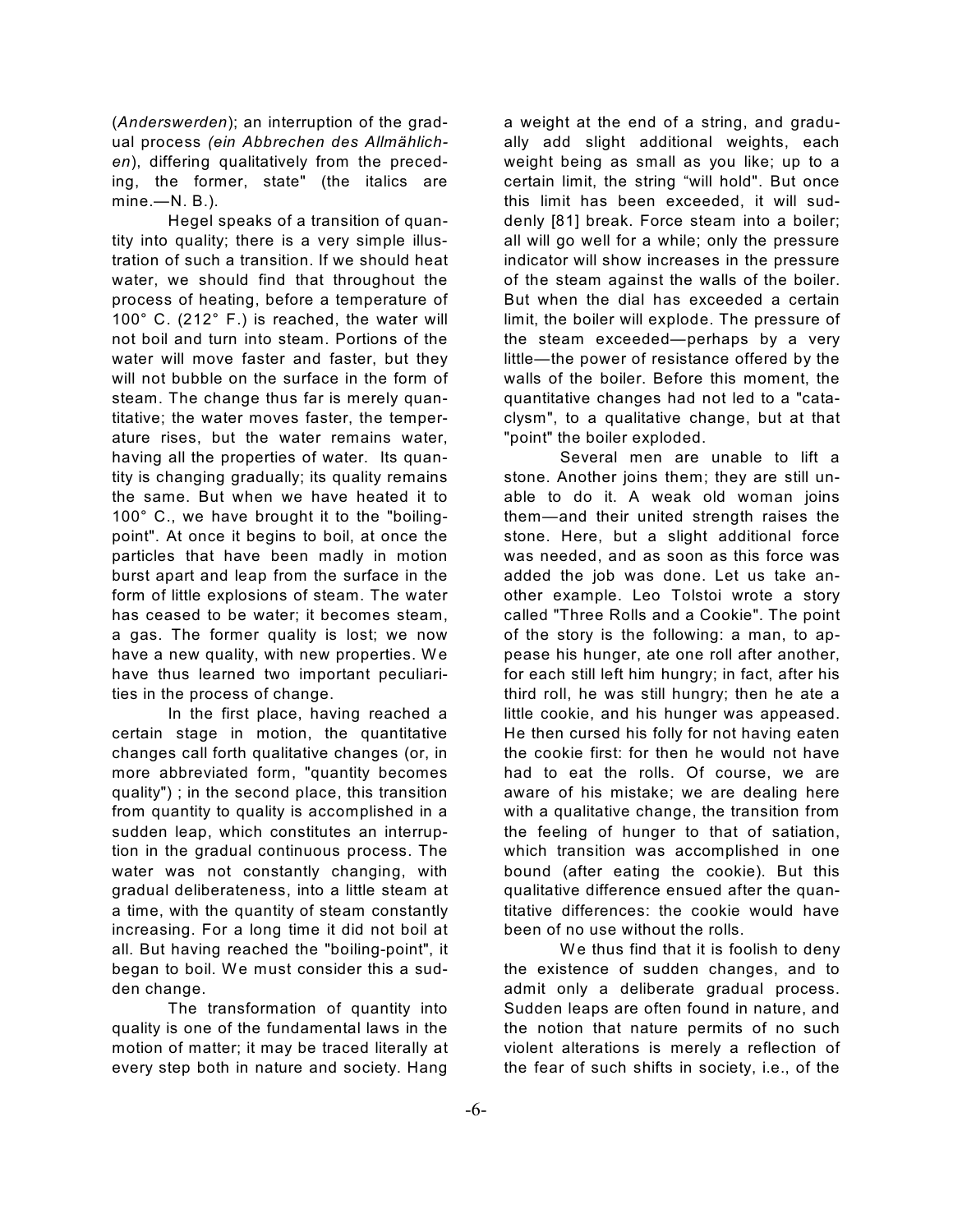fear of revolution.

It is a characteristic fact that the earlier theories of the bourgeoisie, touching the question of the creation of the universe, were catastrophic theories, though naive and wrong ones. Such, for instance, was Cuvier's theory. This was displaced by the evolution theory, which introduced many new elements, but one-sidedly denied cataclysmic changes. Of such nature are the works of Lyell (*Principles of Geology*) in the field of geology. But at the end of the last century there again arose a theory which recognized the importance of sudden changes. For instance, the botanist De Vries (the so called mutation theory) maintained that from time to time, on the basis of previous changes, sudden alterations of form ensue, which later fortify themselves and become the starting points of new courses of evolution. The older views, which were hostile to "sudden changes", are now no [82] longer sufficient. Such notions (Leibnitz, for instance, says: "Everything in nature goes step by step, never by leaps and bounds"*—tout va par degres dans la nature et rien par saut*) evidently arose on a conservative social soil.

The denial of the contradictory character of evolution by bourgeois scholars is based on their fear of the class struggle and on their concealment of social contradictions. Their fear of sudden changes is based on their fear of revolution; all their wisdom is contained in the following reasoning: there are no violent changes in nature, there cannot be any such violent changes anywhere; therefore, you proletarians, do not dare make a revolution! Yet here it becomes exceptionally evident that bourgeois science is in contradiction with the most fundamental requirements of all science. Everybody knows that there have been many revolutions in human society. Will anyone deny that there was an English Revolution, or a French Revolution, or a Revolution of 1848, or the Revolution of 1917? If these violent changes have taken place in society, and are still taking place, science should not

"deny" them, refusing to recognize facts, but should understand these sudden shifts, and explain them.

Revolutions in society are of the same character as the violent changes in nature. They do not suddenly "fall from the sky". They are prepared by the entire preceding course of development, as the boiling of water is prepared by the preceding process of heating or as the explosion of a steam-boiler is prepared by the increasing pressure of the steam against its walls. A revolution in society means its reconstruction, "a structural alteration of the system". Such a revolution is an inevitable consequence of the contradictions between the structure of society and the demands for its development. We shall discuss the nature of this process below. For the present we need only to know the following: in society, as in nature, violent changes do take place; in society, as in nature, these sudden changes are prepared by the preceding course of things; in other words, in society as in nature, evolution (gradual development) leads to revolution (sudden change) : "The violent changes presuppose a preceding evolution, and the gradual changes lead to violent changes. These are two necessary factors in a single process."<sup>4</sup>

The contradictory nature of evolution, the question of cataclysmic changes, is one of the most essential theoretical questions. Though a [83] great number of bourgeois schools and tendencies oppose teleology and favor determinism, etc., they nevertheless stumble on these questions. The Marxian theory is not a theory of evolution but of revolution. For this very reason it is unacceptable to the ideologists of the bourgeoisie, and they are therefore ready to "accept" the whole theory except its revolutionary dialectics Objections to Marxism usually assume the same form. Thus, Werner Sombart, a German professor, treats Marx

Plekhanov: *Criticism of Our Critics* (in <sup>4</sup> Russian), 1906 edition, p. 104.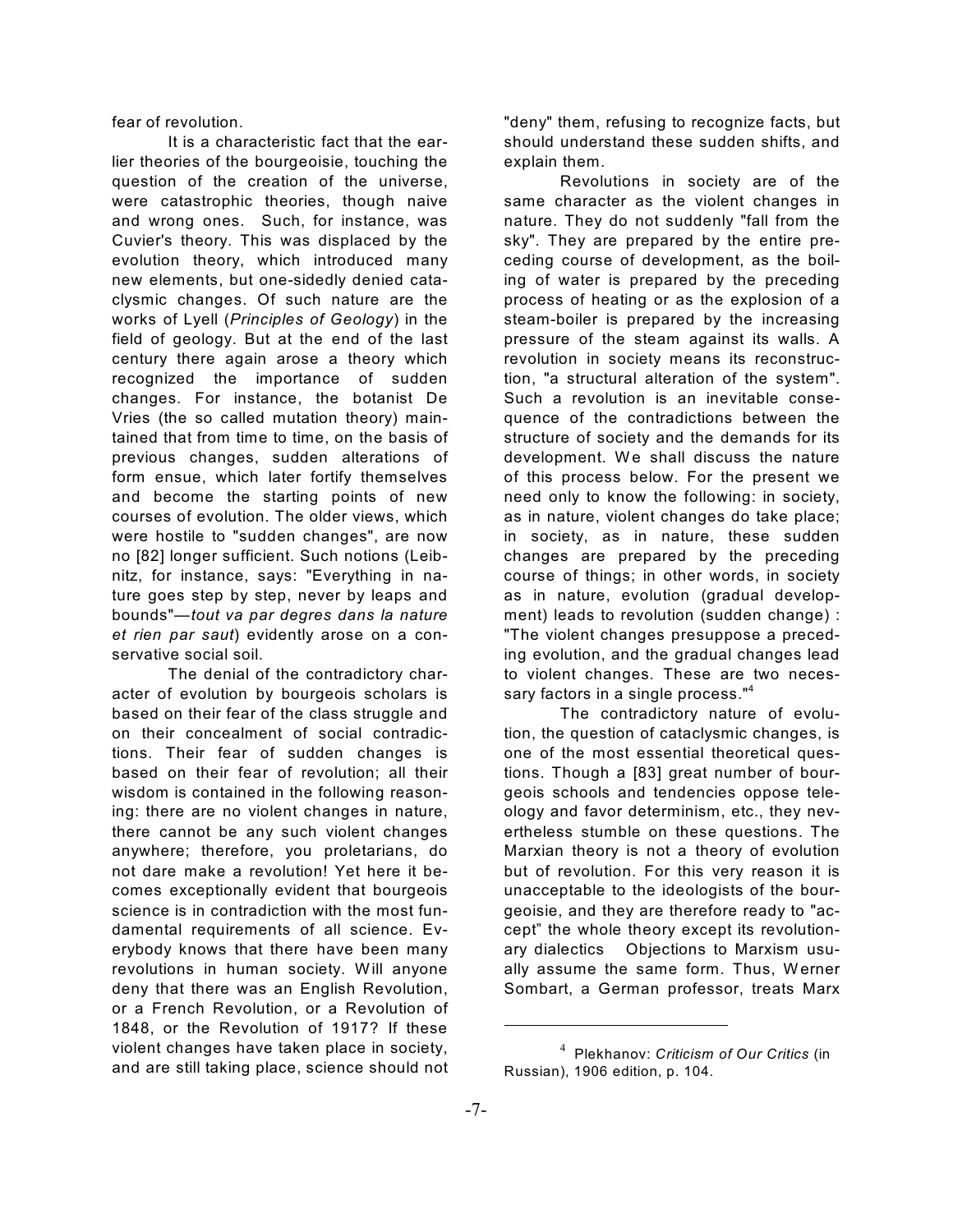with great respect where evolution is involved, but at once attacks him as soon as he scents theoretically the revolutionary elements of Marxism. Entire theories are even built up, showing that Marx was a scholar in his evolutionary point of view, but ceased to be a scholar when he became—even theoretically—a revolutionist; he then leaves the sphere of science and gives himself up to revolutionary passions. P. Struve, once a Marxian, author of the first manifesto of the Russian Social-Democracy, a man later metamorphosized into a protagonist of pogroms and a prime counter-revolutionary ideologist, also began by attacking Marxism in its theory of cataclysmic changes. Plekhanov, then a revolutionist, wrote: "Mr. Struve wants to show us that nature makes no sudden leaps, and that the intellect (reason) will not bear such leaps. The fact is, Struve means his own intellect, which indeed tolerates no leaps, for the simple reason, as is said, that he cannot bear a certain dictatorship." (The italics are Plekhanov's; *Criticism of Our Critics*, p. 99.) The so called "organic school", the Positivists, Spencerians, evolutionists, etc., all oppose cataclysmic changes because they cannot bear a "certain dictatorship".

#### BIBLIOGRAPHY

As with chapters i and ii, adding the following: Deborin: *Introduction to the Philosophy of Dialectic Materialism* (in Russian). G. Plekhanov (N. Beltov) : *Criticism of Our Critics* (in Russian). Karl Marx: *Introduction to a Critique of Political Economy*, Chicago, 1913. G. Plekhanov: *Fundamental Problems of Marxism* (in Russian). J. Berman: *Dialectics in the Light of the Modern Theory of Cognition* (in Russian; not orthodox, but critical). A. Bogdanov: *General Science of Organization* (in Russian; an ingenious attempt to dispense with philosophy). L. Orthodox (Axelrod) : *Philosophical Sketches* (in Russian). Karl Kautsky: *Anti-Bernstein* (in German). N. Bukharin: *Die politische Okonomik des Rentiers* (methodological part). The critical literature written in opposition to dialectic materialism is exceedingly voluminous. The most important Russian writers in this field are Kareyev and Tugan-Baranovsky (*The Theoretical Foundations of Marxism*).

## Excerpts from *The Path to Socialism and Worker-Peasant Unity*, by Nicholai Bukharin, 1925.

*After the seziure of power by the Bolsheviks (communists) in November, 1917, there following 4 years of civil war and foreign intervention, which the Bolsheviks finally won. Faced with a devastated economy, the Bolsheviks inaugurated a policy called the NEP, for New Economic Policy. This policy tolerated capitalists in the cities, the so-called NEPmen, and the rural capitalists called "kulaks" in the countryside, where most people lived. ("Kulak" is Russian for "fist."). The NEP lasted until the end of the end of the 1920s, when the Bolsheviks decided that the power of the kulaks was too dangerous to tolerate any longer and inaugurated the policy of "liquidation of the kulaks as a class." This meant the dispossession and deportation of the kulaks, which constituted about 4% of the rural population, and the collectivization of agriculture. Bukharin was an important leader in Bolshevik peasant policy in the 1920s, and advocated a conciliatory policy toward the kulaks. In 1929, however, he was politically defeated, and soon lost all influence. In the late Soviet period and afterward, some looked back to Bukharin's ideas as a promising "road not taken" in Soviet peasant policy. –editor*.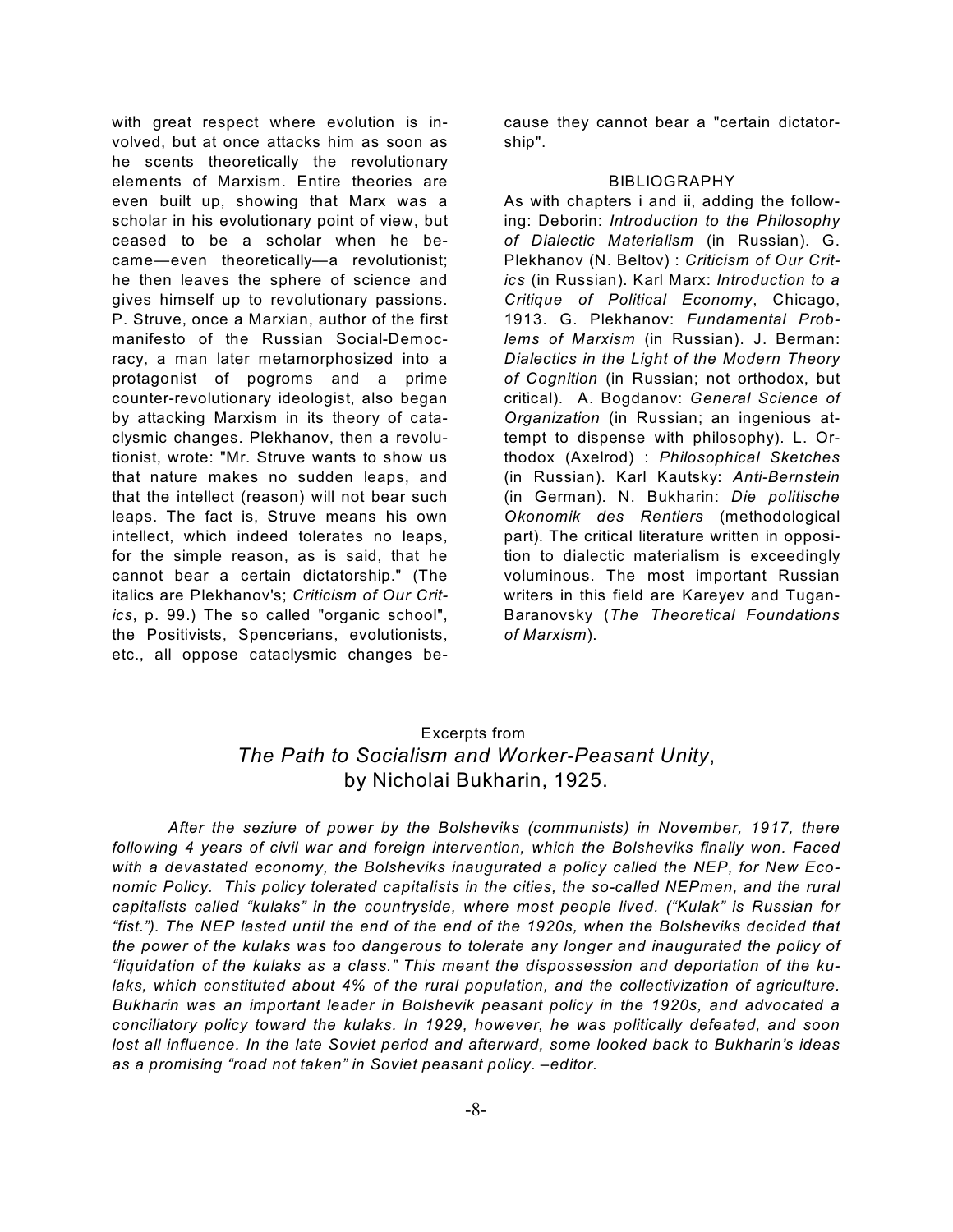The more the national economy as a whole will progress, and the more quickly our state industry will grow, the more powerful will be the support for those strata of the peasantry whose standard of living will catch up to the prosperous top village class, but who at the same time will grow not at the price of exploitation, not at the price of someone else's labor, but by virtue of the improvement of the means of carrying on their economy and the unification of the efforts of a series of peasant households through cooperative organization which will, subsequently, be transformed more and more into a collective type of farming. In this manner the basic network of our co-operative peasant organizations will consist of cooperative cells not of a kulak but of a "laboring" type, cells growing in the system of our nation-wide organs and becoming thus links of a single chain of socialist economy. On the other hand, kulak co-operative nests will, of course, through banks, etc., grow in this same system; but they will be to an important degree foreign bodies, similar, for example, to concession businesses. What will [202] become of this kind of kulak cooperation later on? Let us suppose, for example, that we have a credit association headed by kulaks having full authority. This kulak cooperative, if it wishes to prosper, must of necessity be linked, like all the others, with the state economic organs; it, for example, will deposit its free cash in our banks to receive a fixed interest rate. Even if their own banking organizations should arise of a sort similar to the cooperative, nevertheless, inevitably they would have to be tied with the powerful credit establishments of the proletarian state, having at their disposal the basic credit resources of the country. In any event there will be nowhere for the kulak and the kulak organizations to go, for the general pattern of development in our country has already been determined as the system of the proletarian dictatorship, and that dictatorship's economic organizations are already in a significant stage of development. If the kulak willy-nilly becomes a depositor in our banks, if he willy-nilly begins to be tied by a whole series of relations to our economic organs, then he inevitably will be squeezed into the defined framework.... To suppose that kulak farms will grow faster than the entire state industry would require supposing something directly opposed to reality. In the development of our national economy as a whole the already established large-scale industry, which is found wholly in the hands of the proletarian state, will develop fastest of all. This growth itself will determine everything and will serve as a sufficient guarantee that the kulak or the prosperous peasant, employing several agricultural workers, will have to submit to our general system....

In our country at present there are three classes of which two classes—the workers and peasants—are the basic classes of our society and of our system, but the third class—the bourgeoisie (kulaks, nepmen, etc.)—exists only so far as it is "tolerated" to a certain degree and on certain conditions "of collaboration" with the working class and the peasantry.... From that position, which the working class now occupies as the ruling class, emerges a whole series of fundamental conclusions for the policy of the workers' state. The basic and main conclusion, ... is the following: in the period of capitalism the task of the working class was the overthrow of society, [while] in the conditions of [203] the proletarian dictatorship the task of the working class is not the overthrow of the system of the proletarian dictatorship and the new society being created, hut, on the contrary, allout support of it, the strengthening of it, the guidance of it. From this, in their turn, other conclusions inevitably follow, namely conclusions concerning the very form of the class struggle in our society. The class struggle, as we know perfectly well, does not end and does not die out at once, but will continue for a very, very long time, as long as the division into classes does not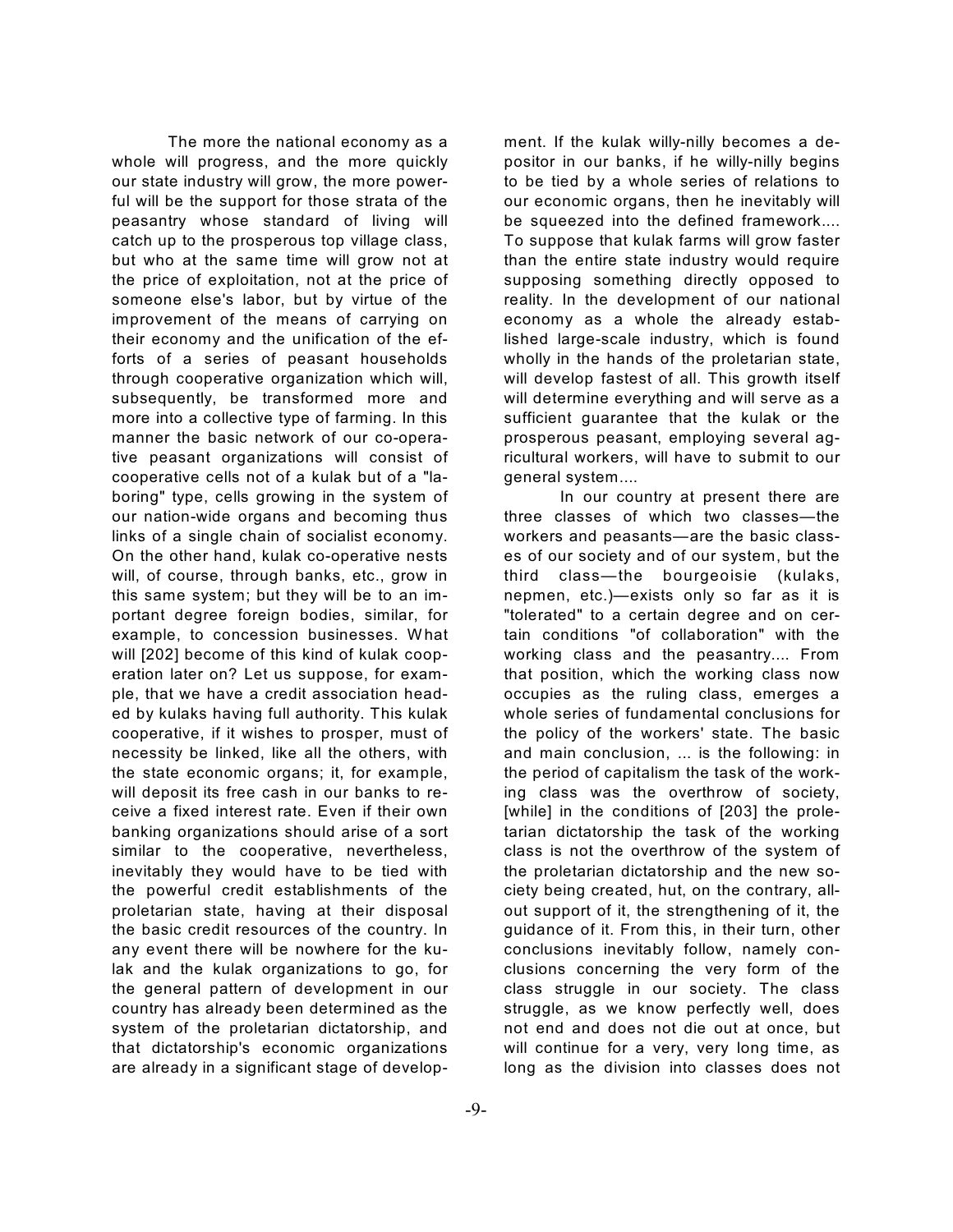wholly disappear forever. But even now we see how the question concerning the main path of the class struggle and the question of the forms of that struggle inevitably change. In a capitalistic society, where the concern of the proletariat is in trying to overthrow that society, the constant task consists of every kind of aggravation and kindling of the class struggle until that class struggle assumes the fiercest of its forms, namely the form of civil war and armed struggle on the part of the toiling masses against the ruling capitalist regime.... The party of the working class within the capitalistic system is the party of civil war. The position is completely reversed when the working class takes power into its hands, basing itself on the broad strata of the peasantry. In so far as the dictatorship of the bourgeoisie is smashed, and in its place has already arisen the dictatorship of the proletariat, the task of the working class becomes the strengthening of that dictatorship and the defense of it against any sort of encroachment. The party of the working class under such circumstances becomes the party of civil peace, i.e., it requires submission to the working class by the former ruling classes, strata and groups; it requires civil peace from them and the working class now prosecutes and punishes all disturbers of this civil peace, all conspirators, saboteurs—in a word, all who interfere in the matter of peaceful construction of the new society....

In accordance with this there appears also a change in the very forms of the class struggle. We shall illustrate this with a series of examples. We shall take, first of all, relations with the bourgeoisie. Under capitalism we extended the development of the struggle against it right up to the use of armed force. Of course, if the bourgeoisie attempted now to come out against [204] us with arms in hand just as it did in 1917, 1918, 1919, etc., we would immediately apply our armed force and make short work of such an opponent in a way that it would deserve. But now we are in a completely different position. The strength of the Soviet

power and its stability are so evident that the complete hopelessness of launching any active and sharp political struggle against the new system is perfectly obvious to the bourgeois strata of our society (the nepmen). Willy-nilly, these strata will have to make their peace with the existing order of things. Economic activity is permitted to this bourgeoisie within definite limits. In general we do not now prohibit private trade; we permit a series of private enterprises; we do not seal up private shops any more; we give these circles, therefore, a substantial possibility of existence. Does this mean that the class struggle has ended? No, by no means. But this struggle has very essentially changed its form. It continues to be conducted by the working class: our legislation, guaranteeing the workers' interests, ensuring the definite rights of trade unions, forcing the private owners to pay insurance rates, depriving these owner circles of electoral rights in the political organs of power, etc.—this is a new form of class struggle. The system of taxation, by which the income and profits of capitalistic enterprises are assessed, taxation of the bourgeoisie such as is not found in a single [other] country,—this is precisely a new form of class struggle. The competition from state industry, state trade, cooperatives—this again is a new form of class struggle. When our state gives special privileges and advantages to cooperative enterprises, when this state especially finances, i.e., subsidizes by monetary means, the cooperative organizations, when it through legislation provides broad rights for them,—all this is a new form of class struggle. If in the process of competition in the market place state industry, commerce, cooperatives gradually force out the private owner—that is a victory in the class struggle, but a victory not in a mechanical clash of strength, not through the help of armed seizure, but wholly within the new framework which did not exist earlier, which in the capitalist regime was completely unthinkable for the working class and the peasantry.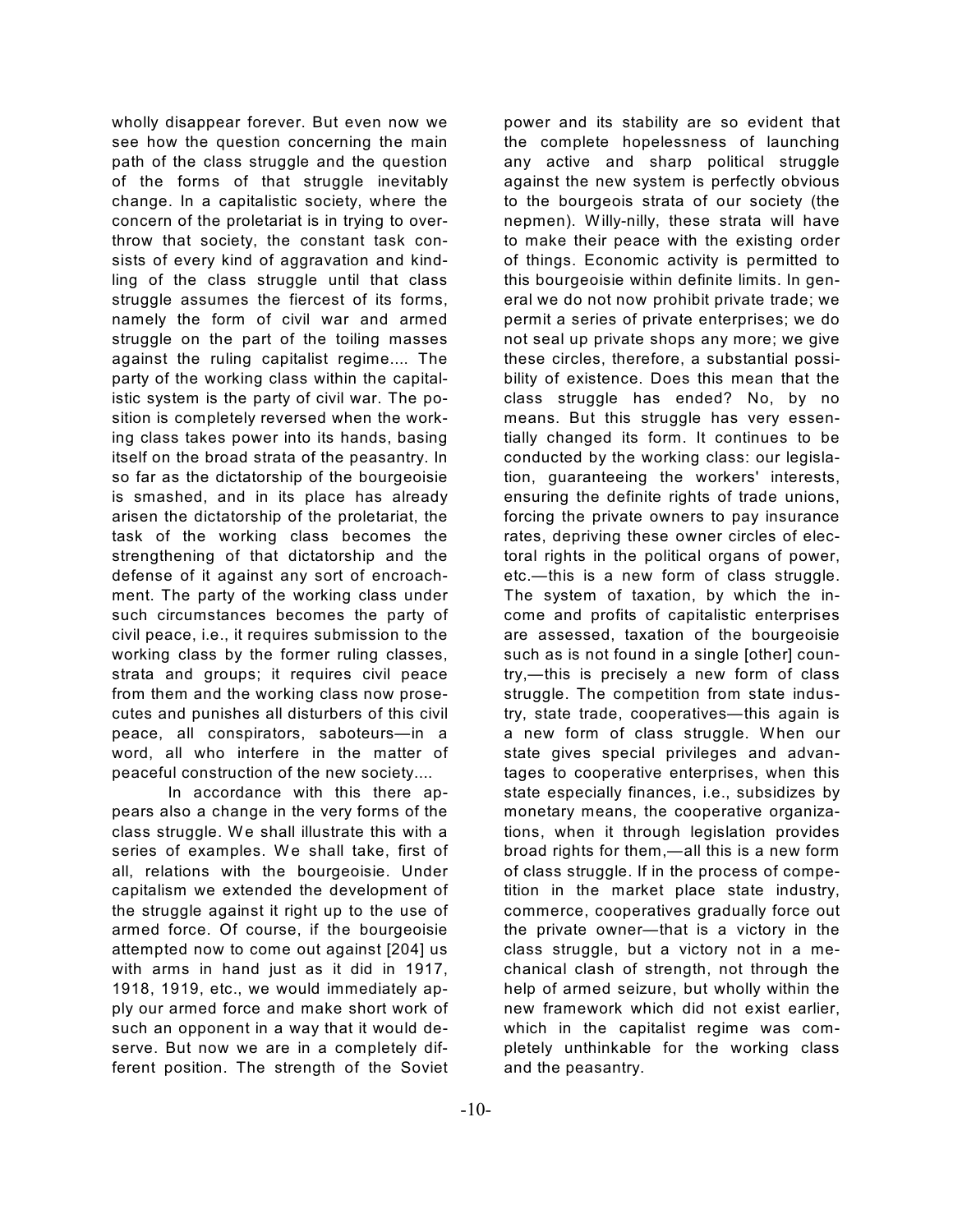Exactly in this manner the form of the class struggle changes [205] in the countryside. True, here and there the class struggle in the countryside breaks out in its former manifestations, in which the aggravation is usually caused by kulak elements.... However, such instances usually occur where the local soviet apparatus is still weak.... Several years ago the main form of the class struggle in the countryside was direct administrative pressure on the top rural class: at first constant confiscation and requisition among the more prosperous peasantry and the transfer of this confiscated property to the use of the poverty-stricken (in the period of the Committees of the Poor).... While in the city from the very beginning of the new economic policy we permitted economic activity by the private traders and owners, in the country, as a matter of fact, the rural bourgeoisie were confronted with obstacles which severely restricted this activity or made it practically impossible. At present (summer, 1925) we are on the point of changing this system and we are giving great freedom of movement to the rural bourgeois elements. But this does not in the least mean that we are ceasing to carry on the class struggle against the rural bourgeoisie. This does not in the least mean that we refuse to support the poor and middle strata against the exploiting strata. We only are changing the form of our class struggle against the petty rural capitalists. We are turning to a new form of this class struggle, more expedient under the present circumstances.

In the city we do not at all seal up the shops of the private trader; we allow his "work." As a result we have a great revival of commodity circulation in the entire country. And this trader also becomes a buyer in our state industry and in our wholesale state trade; on the other hand he sells our wares in the various corners of our country—so long as our own state and cooperative commodity distribution network is very weak. By this, of course, he obtains commercial profit or a share of that commercial profit. But,

nevertheless, independently of his will he furthers—thanks to the general revival of commodity circulation and the growth of our state industry and growth of our state tradethe quicker turnover of the general capital of the country including the capital of our state industry and our state trade. For that reason the machine of production itself revolves faster, the process of [206] accumulation [of capital] goes faster, and for that reason the power of our state industry increases faster—that fundamental base, fundamental foundation, or socialist society. On the other hand, by taxing the bourgeois strata we at the same time obtain additional means which go into our state treasury. . . . Such a policy is thus a class policy on our part. This class policy has as its aim the support of the toilers against the remains of the exploitative world. But the form of this policy, the form of that class struggle, as we see, is completely different from that of simply sealing up the shops of the private traders....

Now we can also transfer such a policy to our countryside, persuading our rural workers not to practice the system of direct administrative "suppression" and "pressure" with respect to the more prosperous strata of the countryside. But again, does this mean that here we wish to give up the class struggle with this agricultural bourgeoisie? Not at all. Just as we do not give up the class struggle with the city bourgeoisie (the nepmen) when we permit it to occupy itself with its "interests," so the corresponding policy in the country by no means signifies the giving up of the struggle. We are only changing its form. Against the shops of the rural traders we have to employ not the organs of direct coercion and violence, but our excellent cooperative shops. Against the rural usurer who lends money at outrageous interest rates, or who rents his horse to the horseless peasant under bondage conditions, we should bring forward first and foremost a battery of our credit associations, an excellent organization of cheap cooperative credit and help on the part of the state power. Our merchan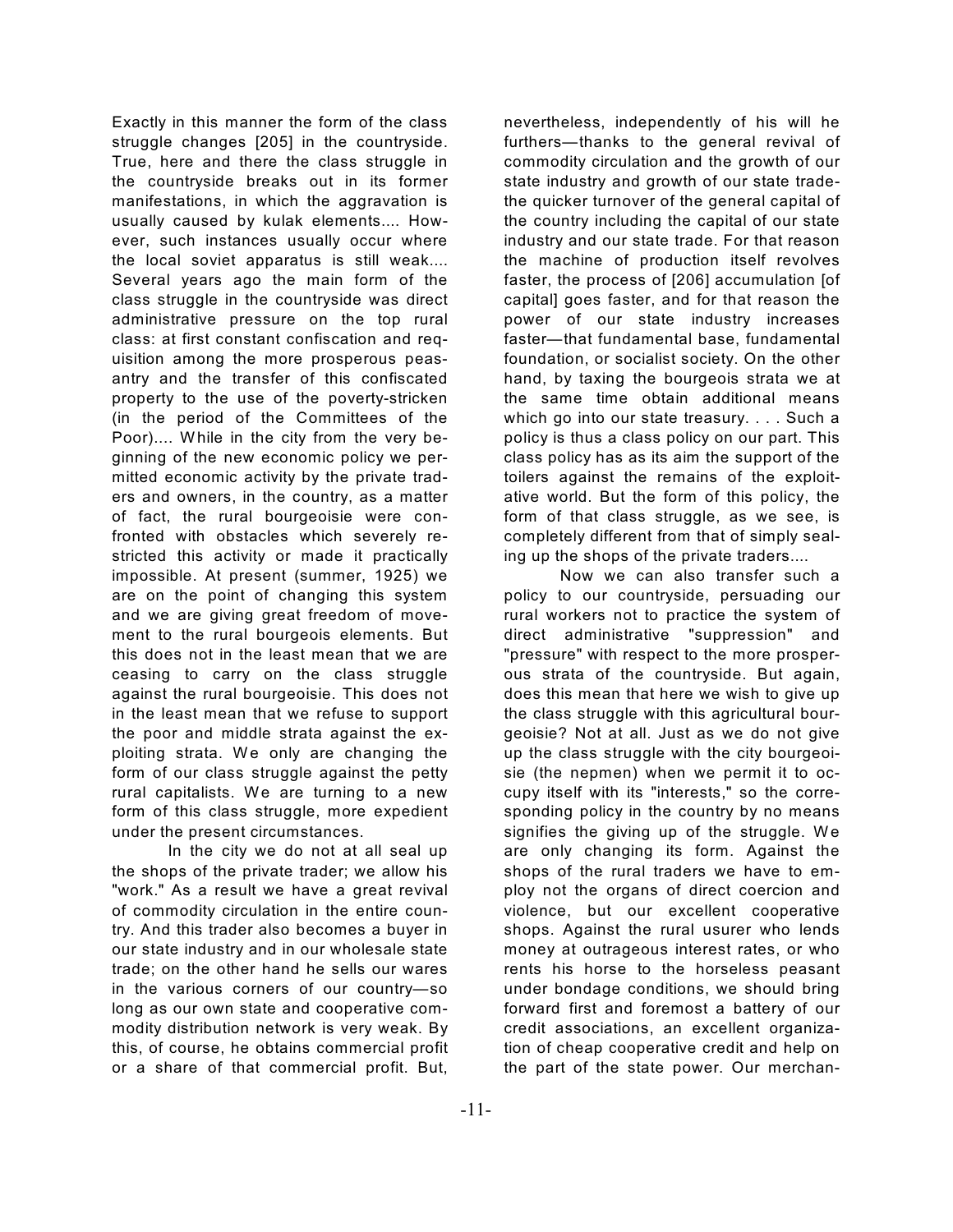dise should be better and cheaper than the merchandise of the private trader, our credit loans should be larger and much cheaper than the loans which the usurer gives, the cooperative should trade better and be more accommodating to the local rural demand than private trade. These are the weapons we should bring to the front in our struggle with the exploiting elements of the countryside.

It is possible, however, to ask oneself: is it correct to transfer to the countryside such a policy which is suitable for the city? Of course, for this question there is an important and extremely substantial difference between the conditions of the economic [207] struggle in the city and the conditions of that economic struggle in the countryside. In the city we already have "the commanding heights" more or less well organized and working well; this, of course, is our heavy artillery in the struggle with the city nepmen. But where are such "commanding heights" in the countryside?....Will conditions not be such that the kulak elements will show themselves to be immeasurably stronger economically than the remaining peasantry and, by the same token, will they not be able to whip through us and consequently find themselves the directors and masters of all rural life?

To this quite valid question we must give this answer: the commanding height in relation to the rural bourgeoisie is the proletarian city. It is impossible to imagine a state of affairs wherein the countryside develops completely independently of the city. We have already said that with the growth of productive forces in the nation the influence of the city will be more and more decisive in the development of our agriculture. And the core of this city, its proletarian industry, its banking system, its legislation, etc., all this is a "turning of the face to the country," i.e., all this serves as the most powerful support to the middle and poor elements of the countryside, support against its kulak strata.

The connecting link between the proletarian city and the toiling countryside is the cooperative system which stands exactly at the Junction between this city and countryside, itself embodying above all that economic bond between the working class and the peasantry, the strengthening of which is the basic task of the working class and our party.... Step by step state industry and state trade, uniting with the rural cooperative system, which, in turn, being extended from trade to production itself, will force out private capital; industrial, trade, and usurious. The peasant farms will be drawn into the general state-cooperative organization and will be absorbed through the various forms of cooperative organizations, primarily the producers' cooperatives, exactly as the petty artisans and handicraftsmen here [in the city] will be drawn in and absorbed....

The partial development of capitalistic relations in the country-side, which will occur in the immediate years ahead, will of [208] necessity, however, also call forth other forms of the class struggle besides the purely economic struggle, i.e., besides the struggle of various economic forms against each other.... The struggle between the kulak and the farm laborer involves questions concerning the conditions of hired labor (length of the work day, wages, forms of payment for work, general conditions of work, etc., etc.). But here also the class struggle of the farm laborers, who are a part of the working class now in power, has forms entirely different from those forms of the class struggle which had been peculiar to the capitalistic regime. This is because the farm laboring group, which on the kulak farm finds itself, so to say, under its master, at the same time, as a part of the ruling class, stands over him even though individual farm laborers have not realized this. In what does this fact find its expression? In that the entire legislation of our country is aimed at the exploiters and each of its paragraphs defends the interests of the workers, in that the trade unions of the working class and the trade unions of the farm laborers enjoy by law recognized rights such as they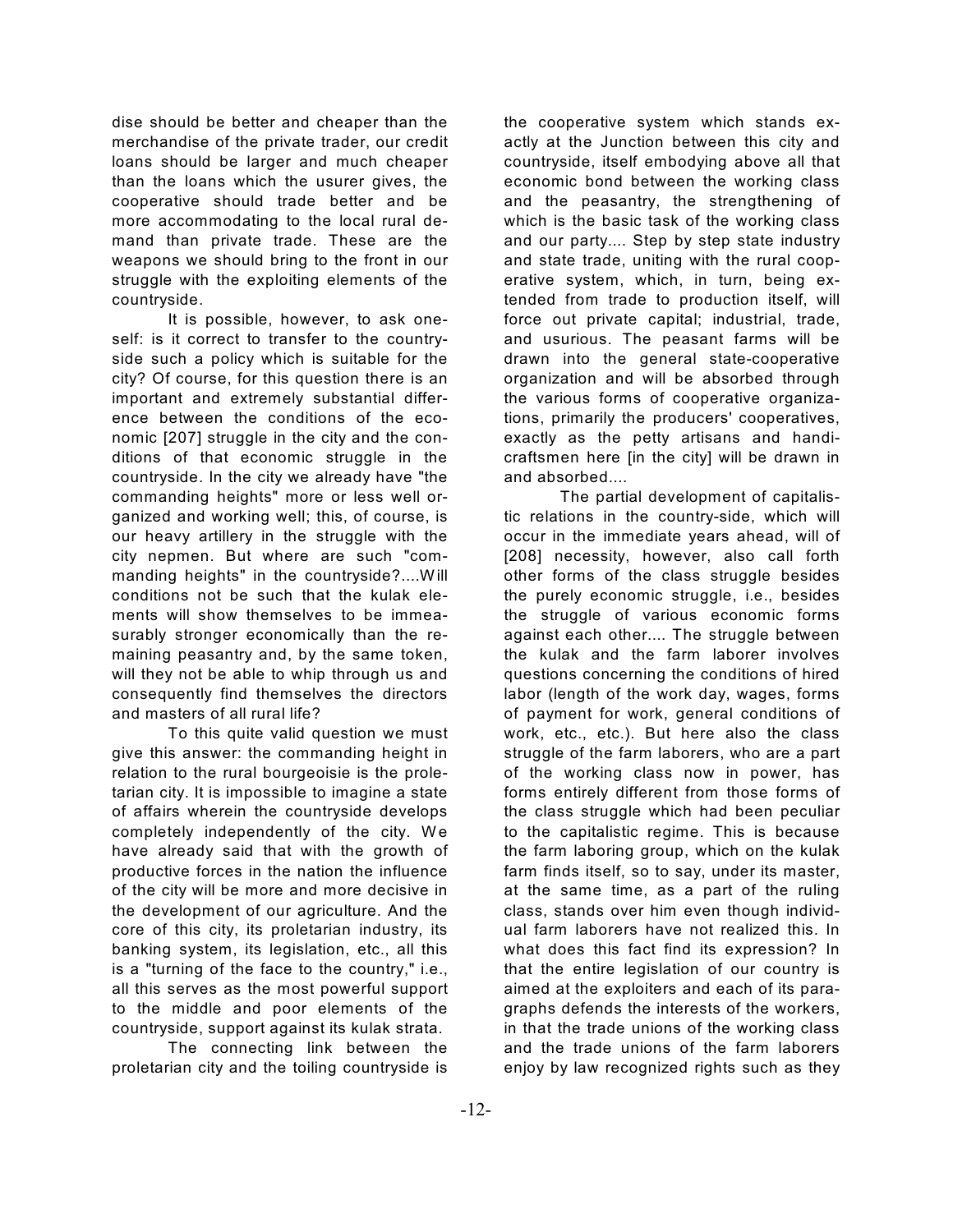do not have in a single capitalist country, in that the courts of our country punish employers for violation of these laws, etc., etc. For this reason the class struggle of the farm labor group in the final analysis is not at all directed towards ruining the farm of the kulak and dividing it among themselves. . . . The farm labor group carries on its class struggle in other forms, forcing proper conditions of work through its trade organizations and through its state power, the Soviet power, and it has recourse to the courts of its class if it is necessary to curb the farm owners....

In the final analysis the development of market transactions destroys itself because, in so far as through these market transactions ... the state industry and cooperatives absorb all the remaining economic forms and gradually squeeze them out to the end through the market, to that extent the market itself will sooner or later die out, for all will be replaced by state-cooperative distribution of manufactured products.

In that way our conception of the development towards socialism has been changed to a significant extent, but these changes do not express in the slightest a retreat from the proletarian [209] policy; on the contrary, they express the accounting of a colossal revolutionary experiment. For the first time we found in the new economic policy the correct combination between the private interests of the petty producer and the general interests of socialist construction. The new economic policy is not a betrayal of the proletarian line but the only correct proletarian policy. That has now become clearer than clear.

It is also possible to a certain extent to say of the bourgeoisie in capitalistic society that it, the bourgeoisie, was the leader of all society, its foremost and most educated class; but leadership by the bourgeoisie and leadership by the proletariat differ from each other in the sharpest, deepest, most fundamental manner. For the development of capitalistic society, at the head of which [211] stood the bourgeoisie, led to the

difference between the bourgeoisie on the one hand [and] the working class and the peasantry on the other, increasing and becoming more and more aggravated. It is impossible even to think that within the frame-work and limits of the capitalistic system the working class and the peasantry could achieve equality with the bourgeoisie in their material position, the level of their life, their education, their social position. This would contradict the most fundamental basis of bourgeois society. On the contrary, the very essence of this bourgeois society lies in its sharpest division into classes....: the bourgeoisie in the countries where it rules has a monopoly (i.e., exclusive ownership) not only of the means of production, factories, mills, railroads, etcetera; it has a monopoly not only over the state power, into which it allows no one; but it also has a complete actual monopoly over higher education, over the press (newspapers, magazines), over science, etc.... The bourgeoisie never set and could not set as its aim the uplifting, systematically and steadily, of the new peoples' strata towards a cultural life, for that would mean the downfall of its own power.

The working class pursues exactly the opposite, a completely different policy. Its goal is not the perpetuation of the same relationship between classes: its goal is the overcoming of class differences, the abolition of those class differences by re-educating the broad masses of the people; for that [purpose] it utilizes all the means at its disposal and all the might of its state power. The basis of that transformation is the transformation of the economic relationships of society, the development of that society on the path to socialism.... Attracting a larger and larger number of non-party peasants to soviet work and helping them in that work to re-educate themselves, to grow, to transform their nature, to acquire habits necessary for the affairs of public administration, to acquire an understanding not only of local but also of nationwide goals, etc., the working class by the same token gradually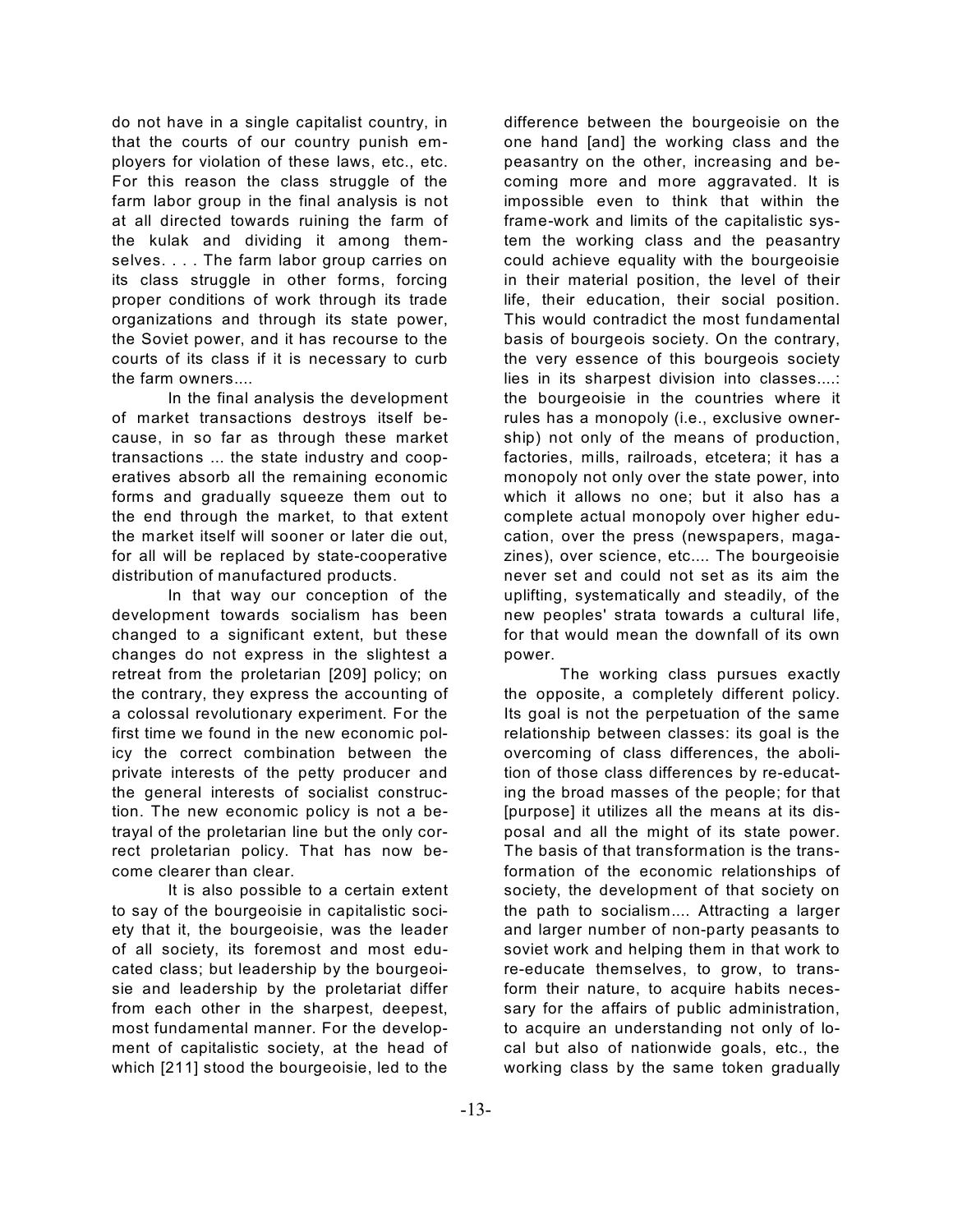begins to wipe out the boundary between itself and the foremost strata of the peasantry. Through these foremost strata other strata, new groups of peasants, will pass to a higher stage and will lift themselves to a new life, active and aware; [212] and, little by little, on the basis of the proletarian leadership, the peasantry will coalesce with the working class in its customs, habits, thoughts, hopes and aims. Likewise, through the co-operative the peasant economy will coalesce with the state economy of the proletariat and, in the final analysis, having remade itself, will flow into a single planned socialist economy, just as in all

walks of life the peasantry will grow together with the working class....

This will also be the destruction (dying away) of the proletarian dictatorship itself as "not wanted." But to arrive at that goal a persistent and firm policy is necessary, which, bearing that goal in mind, powerfully directs the course of social development. That is why at the present stage of development it is necessary to preserve in full the only actual guarantee of the correct policy, which guarantee is the system of the proletarian dictatorship, resting on the peasantry and being in an alliance with that peasantry.

# Excerpt from "Contradictions of Contemporary Capitalism" by N. Bukharin *Bolshevik***, no. 10, September, 1924**.

[9] Herr Hilferding recognizes that victory [in World War I] was obtained by Anglo-Saxon capital [of Great Britain and the United States]; Herr Hilferding is prepared to make friends both with the political and "spiritual" "Anglo-Saxon supremacy." And it is here that Herr Hilferding also begins to reveal the real social-democratic paradise.

Up to now, Marxism has asserted that wars are connected with capitalism by an unbreakable bond. But our "thinker" courageously does away with this "obsolete" view.

[10] At first he, winking at the "Anglo-Saxon" side with their beautiful "political and spiritual *habitus*,"<sup>5</sup> crawls on his belly to these "necessary" conclusions:

> "The interests of the Anglo-Saxon governments, in particular the English, are connected more with consolidation and organization of territory already con

quered, and not with new territorial expansion.... These interests.... are in full harmony with the interests of the democratic masses."

And further, still quite openly:

"Really capitalism actually means war, so can peace be assured only after overcoming it fully? Or else is it possible to create by means of consistent (!) policies, which organically unite different sovereignties in favor of supra-governmental organizations, new forms of peaceful political order? Is there not also here (?!! H. B.) more room for evolutionary development than has been supposed up to now?

And Herr Hilferding gives us to understand that it is just he–speaking of evolution against revolution, for the "League of Nations" against separate sovereignties, for "Anglo-Saxon" "supremacy," "*habitus*," dollar and other good things against those events which are played in "Western Europe" (and about which he only scornfully

 $^5$  Physical and mental constitution or predispostion–editor.